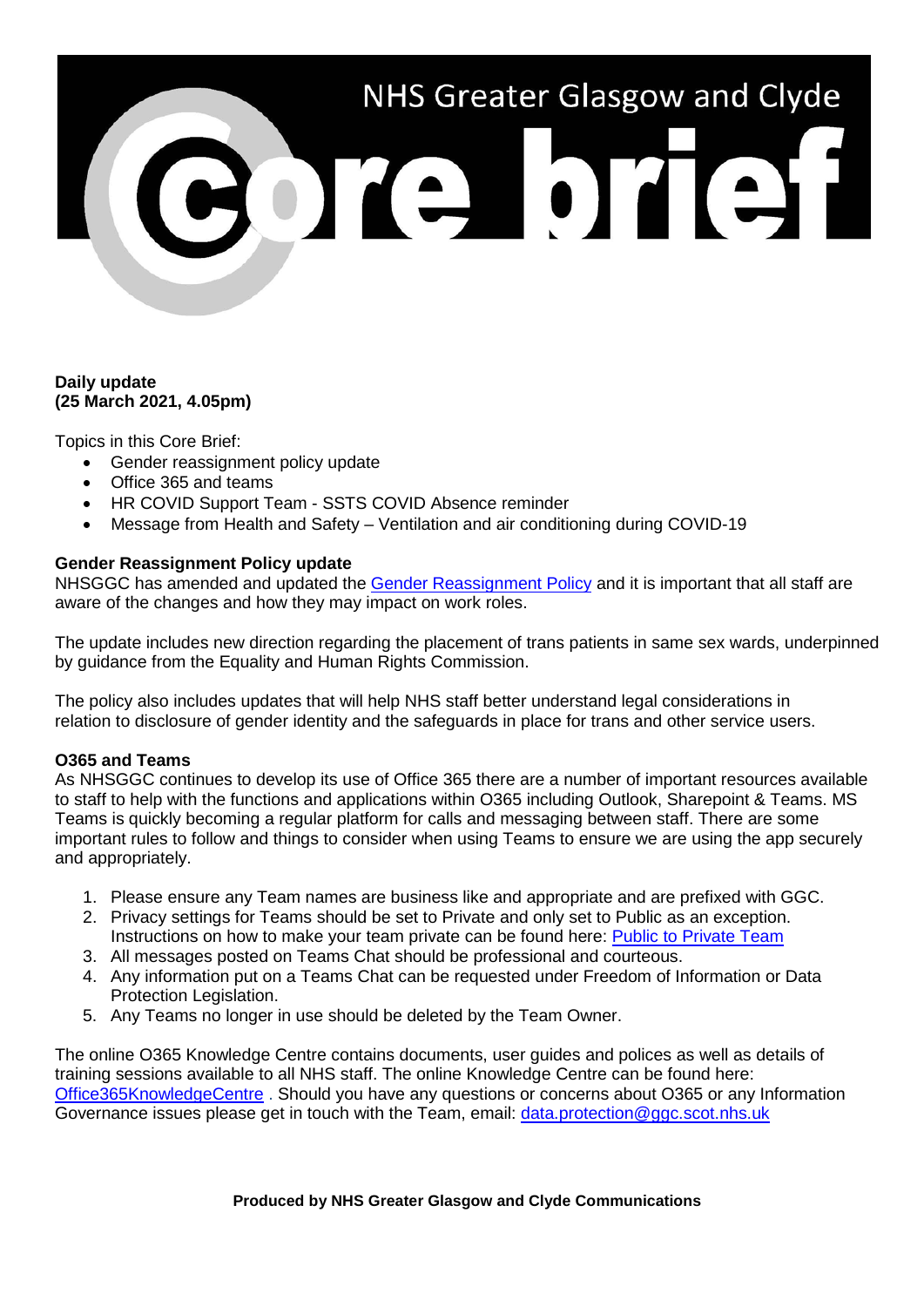# **SSTS COVID Absence – Reminder**

If you are responsible for updating SSTS please update the system as soon as you know the absence is continuing or concluding. This is extremely helpful to our team when identifying long or positive COVID cases and what support managers and staff require.

For SSTS codes please see our [management guide.](https://www.nhsggc.org.uk/media/264670/management-quick-guide.pdf)

We greatly appreciate you cooperation with this.

Any questions, support or guidance on anything mentioned above please do not hesitate to contact the team by email: [staff.covid19@ggc.scot.nhs.uk.](mailto:staff.covid19@ggc.scot.nhs.uk)

#### **COVID-19 vaccine information videos are now available in a variety of languages**

We have produced videos in a number of languages aimed at encouraging the uptake of the vaccine in communities where this is likely to be low.

They are in line with Scottish Government information and are tailored to reflect the specific concerns raised.

The videos have already been shared widely via community networks and our social media channels.

Please use and share these links where possible.

#### **Information on COVID-19 Vaccination**

[Urdu](https://www.youtube.com/watch?v=orhfYEvNIg4&list=PLmuRxztsS0NxNMdKUObaiYkPJ9igb4ymY&index=1)

**[English](https://www.youtube.com/watch?v=Bzv2IkKX0X4&list=PLmuRxztsS0NymmhnDGPnln3qQraet4XRW&index=1)** 

[Hindi](https://www.youtube.com/watch?v=iWQUaRVjzPI)

**[Bengali](https://www.youtube.com/watch?v=IaoIuciyoyU)** 

[Romanian](https://www.youtube.com/watch?v=FGOgEj_ktjc&list=PLmuRxztsS0NwZGqUqKsfKRAWGLohO8mWY&index=1)

**[Slovakian](https://www.youtube.com/watch?v=JCaJ2Y8WJKA&list=PLmuRxztsS0NxKIN-ln74dUdTjQ4SSey3b&index=1)** 

[Romani](https://www.youtube.com/watch?v=mV1sIzAgF0U&list=PLmuRxztsS0NzDjdZ1P4GEDcc9j1IB3QPJ&index=1)

Thank you to all the staff and community members who have given their time to help us produce these videos.

For further information on any of the above, please contact the Equality & Human Rights Team on [equality@ggc.scot.nhs.uk](mailto:equality@ggc.scot.nhs.uk)

**Message from Health and Safety - Ventilation and air conditioning during the COVID-19**  Good ventilation can help reduce the risk of spreading coronavirus

Where no mechanical ventilation is provided, natural ventilation can be gained through opening windows doors or vents (remember that fire doors should never be propped open).

Work areas without mechanical ventilation should be aired as often as possible.

Remember:

• Identify poorly ventilated areas within your department (look for areas where there is **no** mechanical ventilation or **no** natural ventilation, such as opening windows and vents etc.)